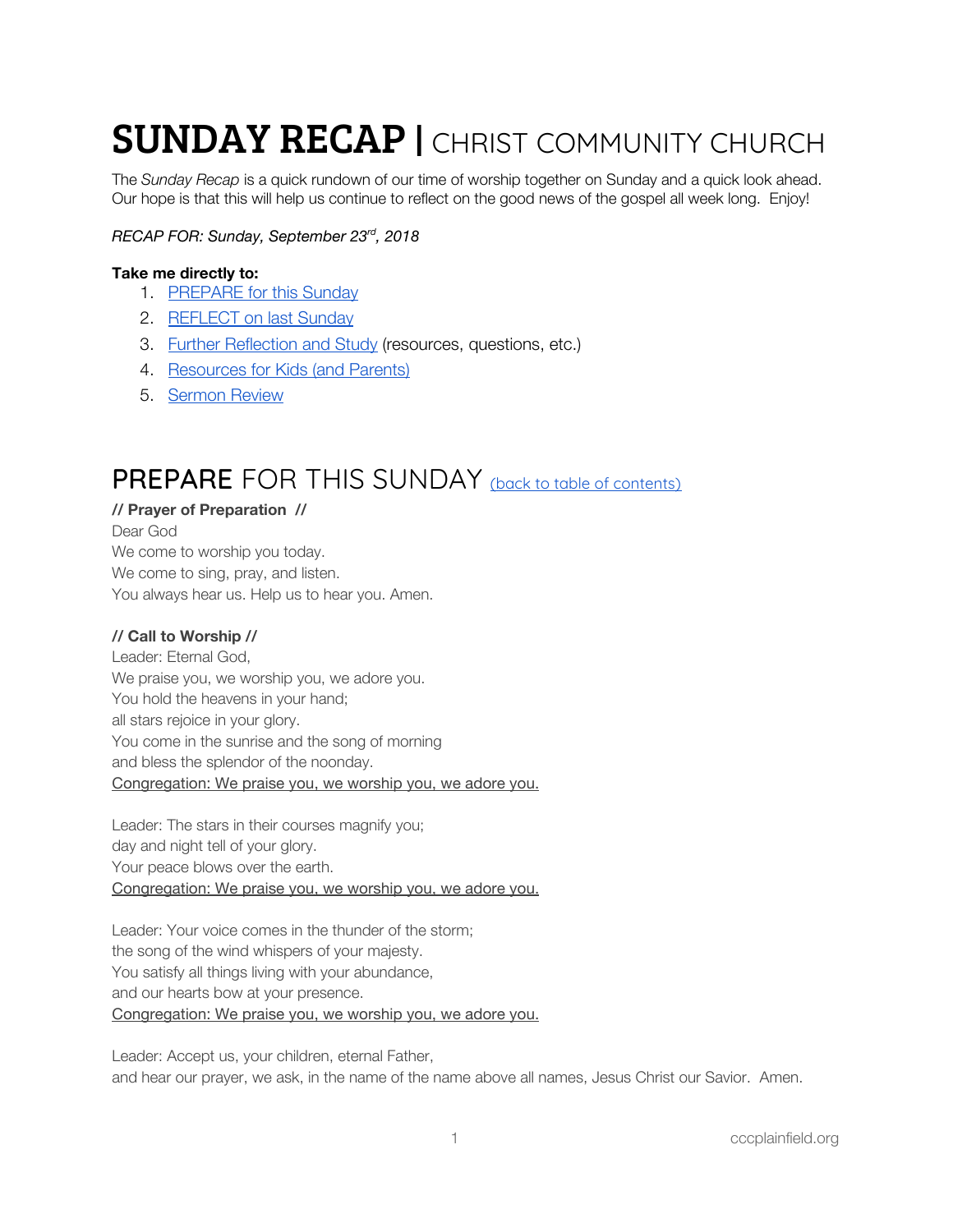#### How [Great](https://open.spotify.com/track/1SnZi2eVU2kcXRNJT6ek4J?si=kKQDdGHWTsyGuudG5fM3gw) Thou Art

#### [Desert](https://open.spotify.com/track/47ayLGE4g5YsyGgmrZzJ1f?si=92e2pEKMRCa9C8sywNgy9Q) Song

#### **// Prayer of Confession //**

Leader: Heavenly Father, most loving Jesus, ever-present Holy Spirit, as we recognize your presence with us today, we do so with joyful hearts and deep gratitude, for we are no longer under the law but are standing in grace. We are no longer condemned for our sins but are righteous in Christ. We are no longer leaves who fear but are children who trust.

#### Congregation: Because this gospel is true, we own our brokenness and our weakness before you.

For the ways we loved poorly this week, forgive and cleanse us. For being more offended by the sins of other than our own, forgive and cleanse us. For acting as though Jesus isn't enough, grace isn't sufficient, and you aren't really faithful, forgive and cleanse us.

#### Congregation: In Jesus' name and for his glory, we make our prayer, Amen.

#### **// Assurance of Pardon //**

*New City Catechism Question 25* Q: Does Christ's death mean all our sins can be forgiven? A: Yes, because Christ's death on the cross fully paid the penalty for our sin, God graciously imputes Christ's righteousness to us as if it were our own and will remember our sins no more.

#### My Rock and My [Redeemer](https://open.spotify.com/track/1UCAZBeANdxSQ6AZARlt0w?si=FGMLazOUSrmOflND8sltOg)

#### **// Passing of the Peace //**

As God has greeted us with his peace, so let us pass the peace of Christ to each other. Take a moment to greet those around you.

*Pastoral Prayer and Offering*

*Sermon: Blessed in Christ pt.3 (Ephesians 1:11-14)*

#### [Hallelujah](https://open.spotify.com/track/2ML2gqL8WYP70utD7JuO8i?si=bM5C3K8lQcOyjb7HZCo-rQ) What A Savior

**// Benediction //** Leader: God has blessed you in Christ. Nothing can take that from you. Go enjoy all of it! Peace be with you! Congregation: And also with you!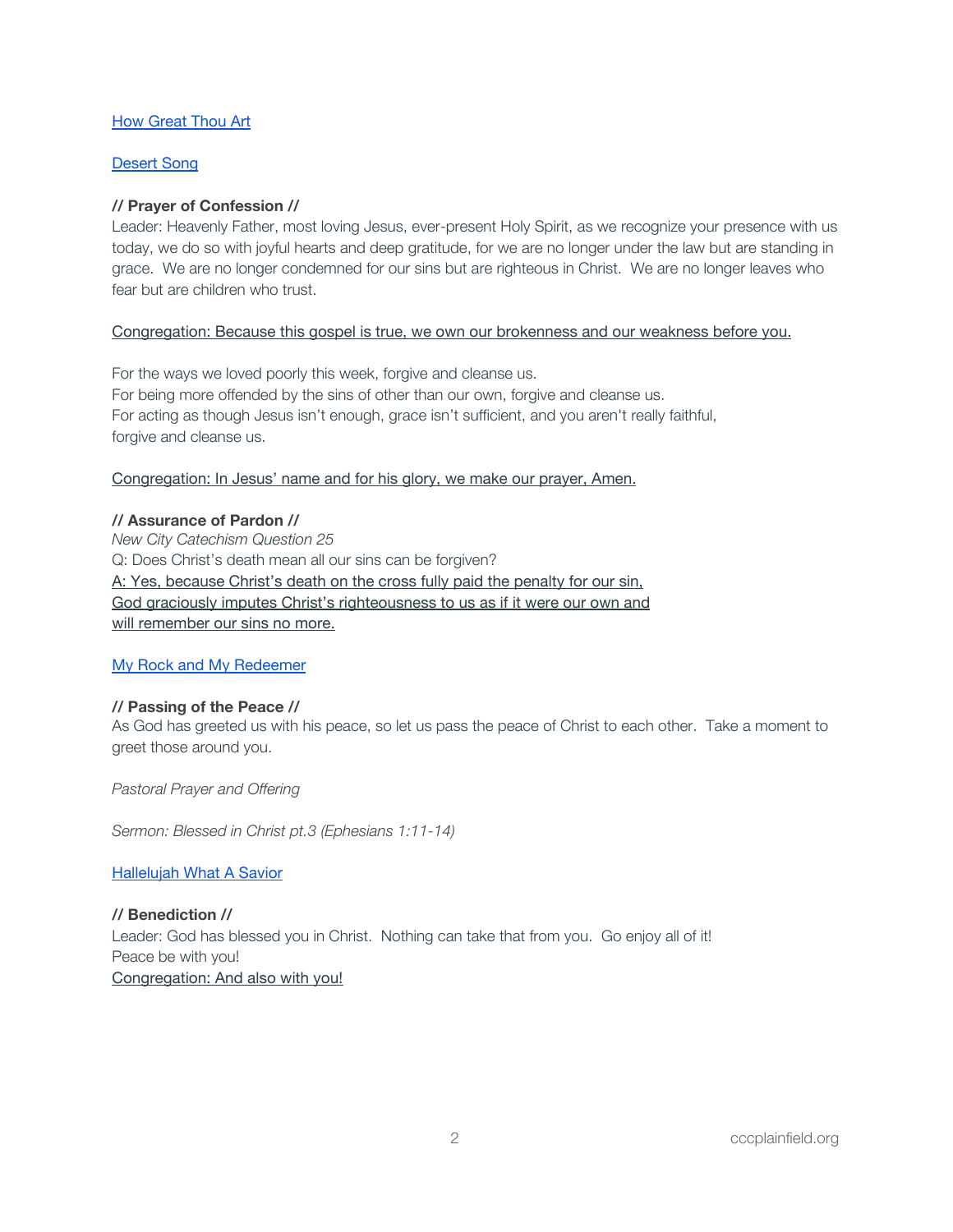# <span id="page-2-0"></span>REFLECT ON LAST SUNDAY (back to table of [contents\)](#page-0-1)

#### **// Prayer of Preparation //**

Good Morning Lord. We come to you this morning with a lot on our minds (as always). As we think about all that concerns us and all we experienced in the past week, help us to see you present in all those things. Remind us that you are in control of all things and reign as King of kings every moment of every day.

As we come to worship you this morning we ask that you quiet our hearts and give us ears to hear you. Remind us of the good news of your faithfulness to us in Christ. For those among us that don't yet know of redemption in Christ, give them faith today, we pray. Nourish our faith this morning as we sing together and listen to you. Thank you for your grace and love for us. Amen.

#### **// Call to Worship //**

Leader: Loving God, we have gathered to meet you. Congregation: We have come to listen to you, to seek you, to worship you.

Leader: You are the beginning of all things, the life of all things; you knew us before we were born. In you we become; in you we live. Loving God, you are here and everywhere, around us and within us; you know our inmost thoughts. Congregation: In you we hope; in you we live.

Leader: You are the source of serenity, giving peace that is beyond our understanding. Congregation: In you we are still; in you we live.

Leader: Loving God, we live in you; we worship you. Loving God, you live in us; we worship you. Amen.

#### Your [Promises](https://open.spotify.com/track/7toBMKUFYgMqSoG1OnG2Bs?si=9jxUZnrERsuws_2nmRpfyg)

#### [Rock](https://open.spotify.com/track/7t09AFanjOnuDlBVuX4OoS?si=-wO99H8iR_-Sy7O6iaZMtA) of Ages

#### **// Prayer of Confession //**

Leader: Lord, you come to us, but we do not recognize you; you call, but we do not follow; you command, but we do not obey,

you bless us, but we do not thank you.

#### Congregation: Please forgive and help us.

Leader: Lord, you accept us, but we do not accept others; you forgive us, but we do not forgive those who wrong us; you love us, but we do not love our neighbors.

#### Congregation: Please forgive and help us.

Leader: Lord, you showed us how to carry out your mission, but we still insist on our own; you identified yourself with outcasts, the needy, and the poor, but we do not bother to find out what is happening to them; you suffered and died for the sake of all,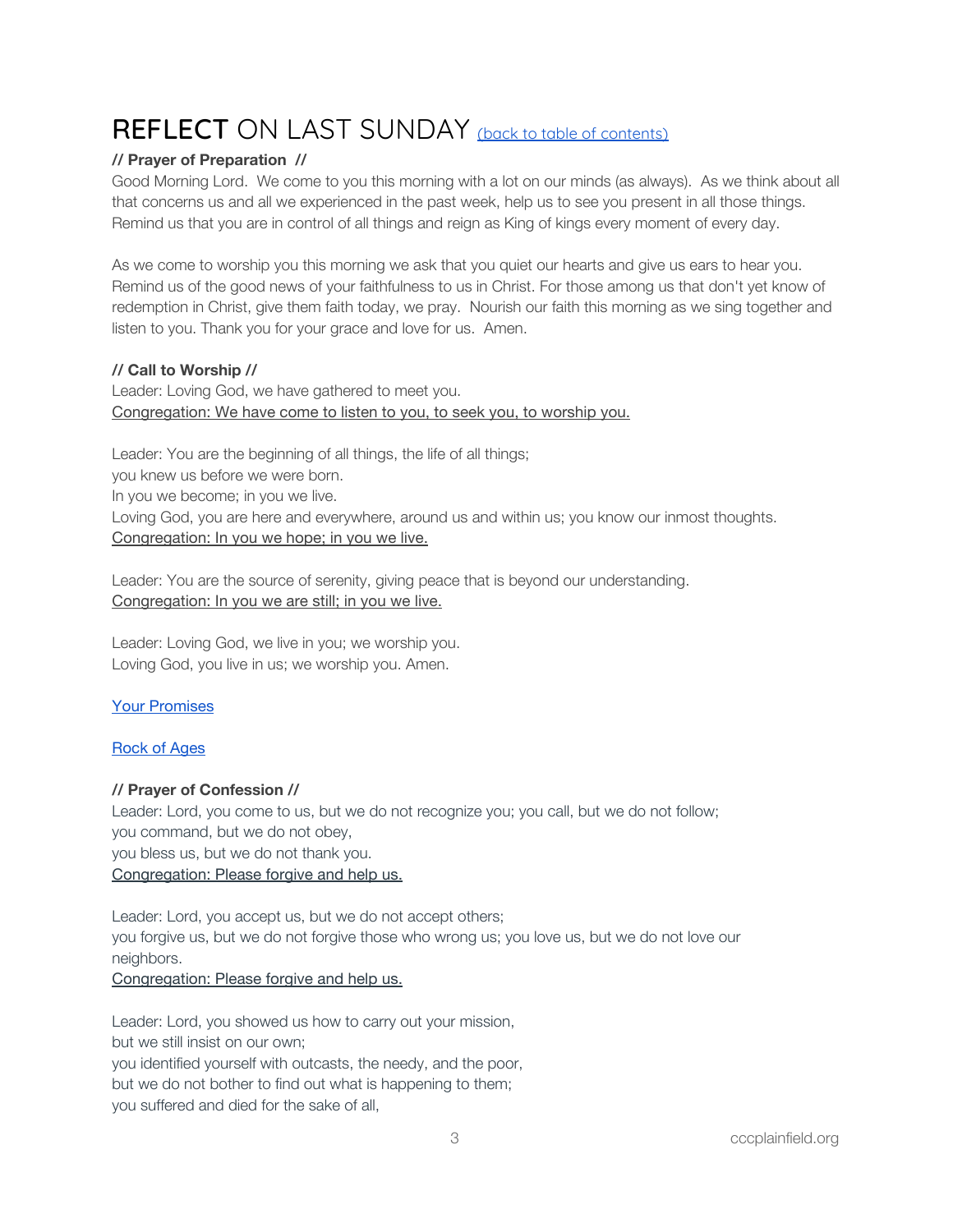#### but we do not give up our comfortable lives. Congregation: Please forgive and help us, through Jesus Christ, our Lord. Amen.

#### **// Assurance of Pardon //**

In him we have redemption through his blood, the forgiveness of our trespasses, according to the riches of *his grace, which he lavished upon us -Ephesians 1:7-8*

#### Your Glory, [Nothing](https://open.spotify.com/track/5UgGtoBzu4mmslDkcbLduT?si=6tI0BxAqTECiZTreye4Sxg) but the Blood

#### **// Passing of the Peace //**

As those who all find our hope in the same place- In Jesus Christ, let's take a moment to remind ourselves that we are united in him by greeting one another here this morning.

*Pastoral Prayer and Offering*

*Sermon: Blessed in Christ pt.2 (Ephesians 1:7-14)*

In [Christ](https://open.spotify.com/track/1g5b5gNTAh3dsSWZILzczm?si=gN3j_ZfWSe6hzT-BdW2zcg) Alone

#### **// Benediction //**

Leader: All that you desire is yours in Jesus Christ. May the Holy Spirit guide you this week and give opportunities to love others with the very love of Christ. Go in the name of the Father, the Son, and the Holy Spirit. Peace be with you!

Congregation: And also with you!

### <span id="page-3-0"></span>FURTHER REFLECTION & STUDY (back to table of [contents\)](#page-0-1)

#### **Scripture to Meditate On:**

Ephesians 1:7 In him we have redemption through his blood, the forgiveness of our trespasses, according to the riches of his grace

#### **Heidelberg Catechism Q & A 40**

- Q. Why did Christ have to suffer death?
- A. Because God's justice and truth require it: nothing else could pay for our sins except the death of the Son of God. (1 Gen. 2:17; 2 Rom. 8:3-4 ; Phil. 2:8; Heb. 2:9)

#### **This Weeks Theological Word and Definition:**

REDEMPTION means to free someone from bondage. It often involves the paying of a ransom, a price that ensures redemption. The Israelites were redeemed from Egypt. We were redeemed from the power of sin and the curse of the Law (Gal. 3:13) through Jesus (Rom. 3:24; Col. 1:14). We were bought with a price (1 Cor. 6:20; 7:23). *[taken from [theopedia.com/redemption\]](https://www.theopedia.com/redemption)*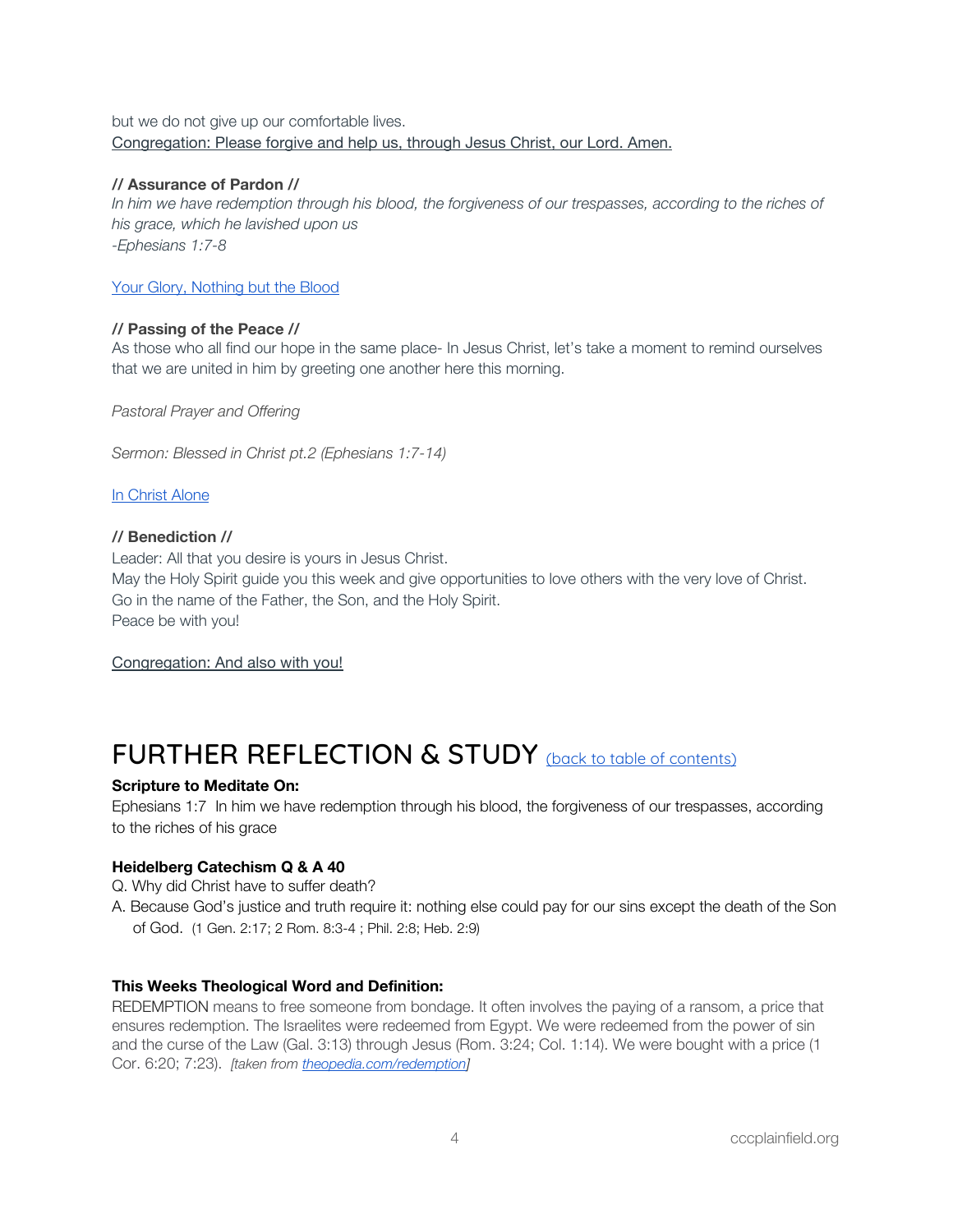#### **Reflection Questions:**

- In our Prayer of Confession we asked for forgiveness because Jesus showed us how to carry out his mission, but we still insist on our own." What is Jesus' mission? How is that evident in your life? What do you need to repent of given the mission of Jesus?
- Pastor Ryan said that everyone is trying to answer the question "How can I be redeemed?" Can you see how people are seeking to "redeem" themselves? How are they trying to go about it? Why do you think all people seek that?
- Pastor Ryan made the statement "The ability to boldly and regularly confess your sin does not come from a laissez-faire attitude about sin, but rather from a confidence in the sufficiency of the blood of Jesus to achieve forgiveness for all your sin." Why do you shy from confessing sin? What does that say about your trust in the blood of Christ?
- How and why do you reject the all out forgiveness of God through Christ?

#### **Suggested Resources**

Articles: Satan's Two [Favorite](https://www.christholdfast.org/blog/satans-two-favorite-lies) Lies by Chad Bird [Freaked-Out](https://www.challies.com/sponsored/freaked-out-by-ordinary-sin/) By Ordinary Sin by Barbara Duguid [Gospel-Driven](https://www.monergism.com/gospel-driven-sanctification) Sanctification by Jerry Bridges

#### Ephesians Series Resources:

[Ephesians](https://www.crossway.org/bibles/esv-scripture-journal-ephesians-tpb/) Scripture Journal (available on Sundays for \$2) *[Alive](https://www.crossway.org/books/alive-in-him-tpb/) in Him* by Gloria Furman (available on Sundays for \$5) and accompanying Study [Guide](https://static.crossway.org/excerpt/alive-in-him-study-guide.pdf) and

# <span id="page-4-0"></span>RESOURCES FOR KIDS **(and Parents)** (back to table of [contents\)](#page-0-1)

*2-minute Video* (because we know that's all the time you have) ;) **Gospel [Principle:](https://www.paultripp.com/video#!/swx/pp/media_archives/170524/episode/64989) Authority with Paul Tripp** 

Article: [Parenting](https://www.rootedministry.com/blog/parenting-the-older-brother/) the Older Brother by Rooted Ministry

#### Read Ephesians 1:7

Ephesians 1:7 In him we have redemption through his blood, the forgiveness of our trespasses, according to the riches of his grace

#### Questions for Children and Parents to discuss:

- What do you think "we have redemption"means? Why do we need "redeemed"?
- How are we redeemed? Is there anything we can do to help redeem ourselves?
- What is a "trespass"? What tresspasses do you need forgiveness for?
- Why is God so gracious to us?

#### Prayer

Awesome God- we praise you for Jesus today. We can't believe that He would come and die for us! We can't believe you would love us so much that you would send him to die for us. But we are really thankful for your grace. We are thankful that even though we are sinners you forgive us because Jesus received all the punishment for our sins on the cross. Now we can love you and you love us. No one could love us better than Jesus. Give us opportunities today to tell others about forgiveness in Jesus! We love you God. Amen.